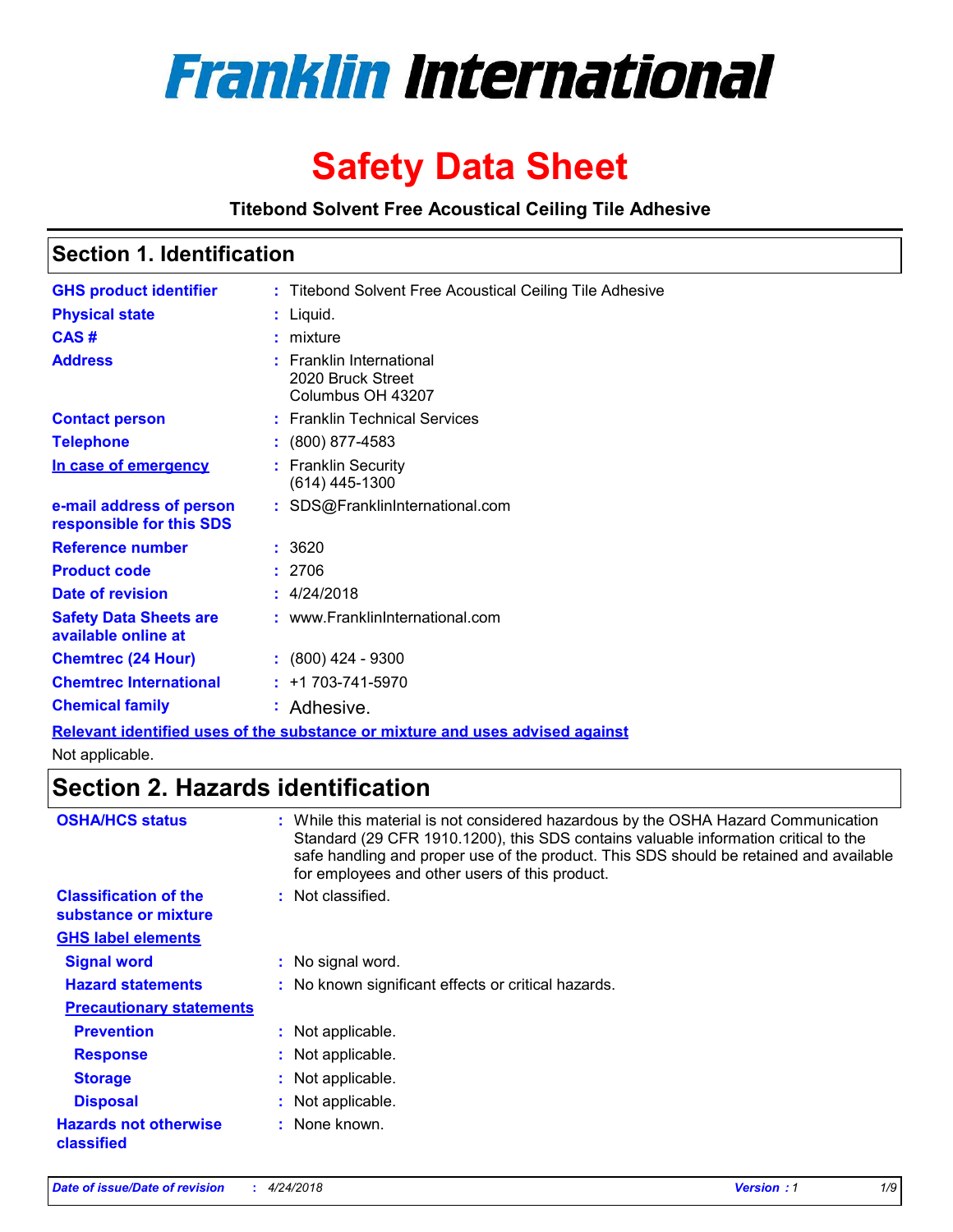*Titebond Solvent Free Acoustical Ceiling Tile Adhesive*

## **Section 3. Composition/information on ingredients**

**Substance/mixture :** Mixture

Any concentration shown as a range is to protect confidentiality or is due to batch variation.

**There are no ingredients present which, within the current knowledge of the supplier and in the concentrations applicable, are classified as hazardous to health or the environment and hence require reporting in this section. Occupational exposure limits, if available, are listed in Section 8.**

## **Section 4. First aid measures**

| <b>Description of necessary first aid measures</b>        |                                                                                                                                                                                                                                                                                                                                                |
|-----------------------------------------------------------|------------------------------------------------------------------------------------------------------------------------------------------------------------------------------------------------------------------------------------------------------------------------------------------------------------------------------------------------|
| <b>Eye contact</b>                                        | : Immediately flush eyes with plenty of water, occasionally lifting the upper and lower<br>eyelids. Check for and remove any contact lenses. Get medical attention if irritation<br>occurs.                                                                                                                                                    |
| <b>Inhalation</b>                                         | : Remove victim to fresh air and keep at rest in a position comfortable for breathing. Get<br>medical attention if needed.                                                                                                                                                                                                                     |
| <b>Skin contact</b>                                       | : Flush contaminated skin with plenty of water. Remove contaminated clothing and<br>shoes. Get medical attention if needed.                                                                                                                                                                                                                    |
| <b>Ingestion</b>                                          | : Wash out mouth with water. Remove victim to fresh air and keep at rest in a position<br>comfortable for breathing. If material has been swallowed and the exposed person is<br>conscious, give small quantities of water to drink. Do not induce vomiting unless<br>directed to do so by medical personnel. Get medical attention if needed. |
| <b>Most important symptoms/effects, acute and delayed</b> |                                                                                                                                                                                                                                                                                                                                                |
| <b>Potential acute health effects</b>                     |                                                                                                                                                                                                                                                                                                                                                |
| <b>Eye contact</b>                                        | : This product may irritate eyes upon contact.                                                                                                                                                                                                                                                                                                 |
| <b>Inhalation</b>                                         | : No known significant effects or critical hazards.                                                                                                                                                                                                                                                                                            |
| <b>Skin contact</b>                                       | : No known significant effects or critical hazards.                                                                                                                                                                                                                                                                                            |
| <b>Ingestion</b>                                          | : No known significant effects or critical hazards.                                                                                                                                                                                                                                                                                            |
| <b>Over-exposure signs/symptoms</b>                       |                                                                                                                                                                                                                                                                                                                                                |
| Eye contact                                               | : No specific data.                                                                                                                                                                                                                                                                                                                            |
| <b>Inhalation</b>                                         | : No specific data.                                                                                                                                                                                                                                                                                                                            |
| <b>Skin contact</b>                                       | : No specific data.                                                                                                                                                                                                                                                                                                                            |
| <b>Ingestion</b>                                          | : No specific data.                                                                                                                                                                                                                                                                                                                            |
|                                                           | Indication of immediate medical attention and special treatment needed, if necessary                                                                                                                                                                                                                                                           |
| <b>Notes to physician</b>                                 | : Treat symptomatically. Contact poison treatment specialist immediately if large<br>quantities have been ingested or inhaled.                                                                                                                                                                                                                 |
| <b>Specific treatments</b>                                | : No specific treatment.                                                                                                                                                                                                                                                                                                                       |
| <b>Protection of first-aiders</b>                         | : No action shall be taken involving any personal risk or without suitable training.                                                                                                                                                                                                                                                           |
|                                                           |                                                                                                                                                                                                                                                                                                                                                |

**See toxicological information (Section 11)**

### **Section 5. Fire-fighting measures**

| <b>Extinguishing media</b>                           |                                                                                       |
|------------------------------------------------------|---------------------------------------------------------------------------------------|
| <b>Suitable extinguishing</b><br>media               | : Use an extinguishing agent suitable for the surrounding fire.                       |
| <b>Unsuitable extinguishing</b><br>media             | : None known.                                                                         |
| <b>Specific hazards arising</b><br>from the chemical | : In a fire or if heated, a pressure increase will occur and the container may burst. |
| <b>Hazardous thermal</b><br>decomposition products   | : No specific data.                                                                   |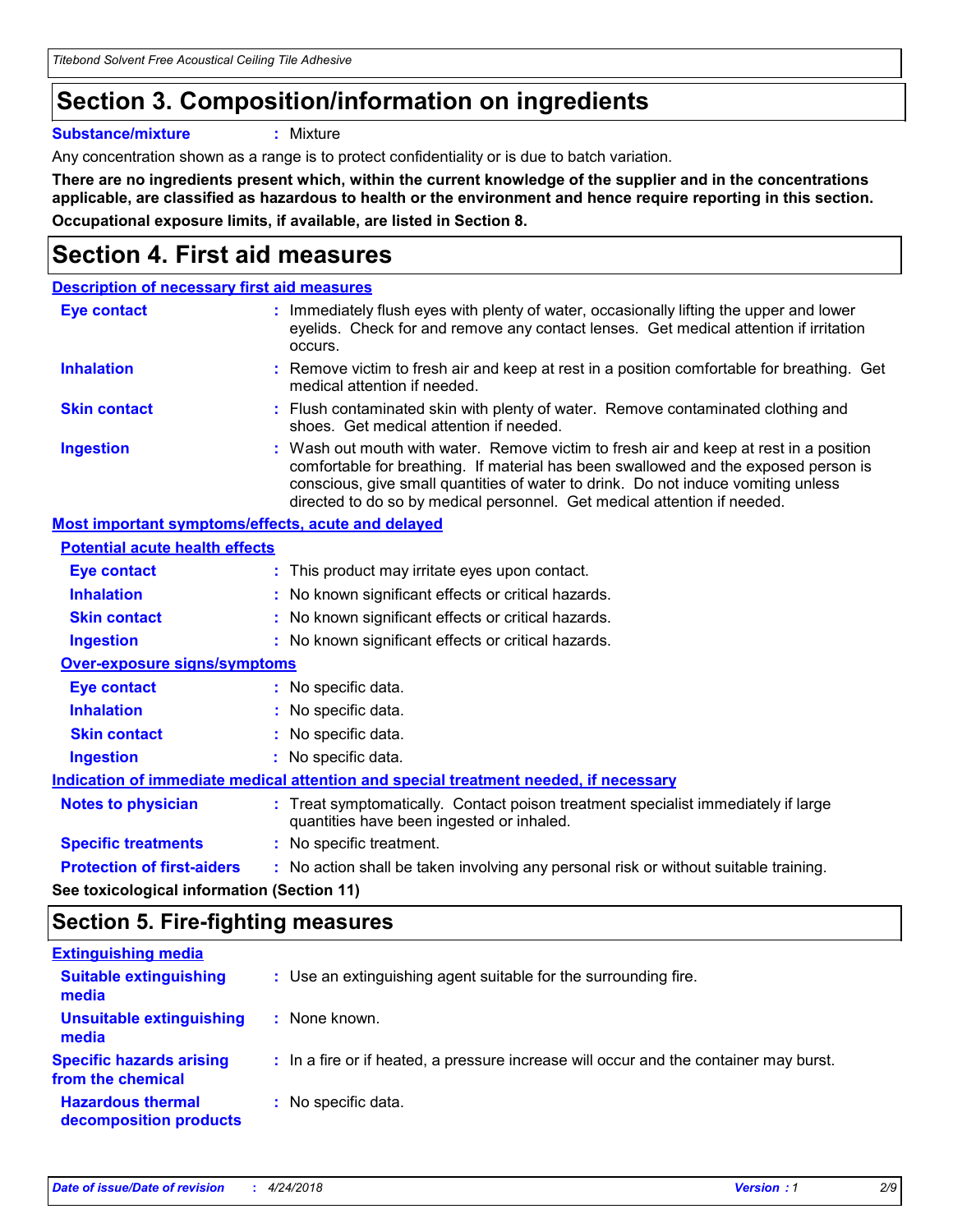### **Section 5. Fire-fighting measures**

| <b>Special protective actions</b><br>for fire-fighters   | : Promptly isolate the scene by removing all persons from the vicinity of the incident if<br>there is a fire. No action shall be taken involving any personal risk or without suitable<br>training. |
|----------------------------------------------------------|-----------------------------------------------------------------------------------------------------------------------------------------------------------------------------------------------------|
| <b>Special protective</b><br>equipment for fire-fighters | : Fire-fighters should wear appropriate protective equipment and self-contained breathing<br>apparatus (SCBA) with a full face-piece operated in positive pressure mode.                            |

### **Section 6. Accidental release measures**

|                                                              |    | <b>Personal precautions, protective equipment and emergency procedures</b>                                                                                                                                                                                                                                                                                                                                                                                                                                                                                                                 |
|--------------------------------------------------------------|----|--------------------------------------------------------------------------------------------------------------------------------------------------------------------------------------------------------------------------------------------------------------------------------------------------------------------------------------------------------------------------------------------------------------------------------------------------------------------------------------------------------------------------------------------------------------------------------------------|
| <b>For non-emergency</b><br>personnel                        |    | : No action shall be taken involving any personal risk or without suitable training.<br>Evacuate surrounding areas. Keep unnecessary and unprotected personnel from<br>entering. Do not touch or walk through spilled material. Put on appropriate personal<br>protective equipment.                                                                                                                                                                                                                                                                                                       |
| For emergency responders                                     | ÷. | If specialized clothing is required to deal with the spillage, take note of any information in<br>Section 8 on suitable and unsuitable materials. See also the information in "For non-<br>emergency personnel".                                                                                                                                                                                                                                                                                                                                                                           |
| <b>Environmental precautions</b>                             |    | : Avoid dispersal of spilled material and runoff and contact with soil, waterways, drains<br>and sewers. Inform the relevant authorities if the product has caused environmental<br>pollution (sewers, waterways, soil or air).                                                                                                                                                                                                                                                                                                                                                            |
| <b>Methods and materials for containment and cleaning up</b> |    |                                                                                                                                                                                                                                                                                                                                                                                                                                                                                                                                                                                            |
| <b>Small spill</b>                                           |    | : Stop leak if without risk. Move containers from spill area. Dilute with water and mop up<br>if water-soluble. Alternatively, or if water-insoluble, absorb with an inert dry material and<br>place in an appropriate waste disposal container. Dispose of via a licensed waste<br>disposal contractor.                                                                                                                                                                                                                                                                                   |
| <b>Large spill</b>                                           |    | : Stop leak if without risk. Move containers from spill area. Prevent entry into sewers,<br>water courses, basements or confined areas. Wash spillages into an effluent treatment<br>plant or proceed as follows. Contain and collect spillage with non-combustible,<br>absorbent material e.g. sand, earth, vermiculite or diatomaceous earth and place in<br>container for disposal according to local regulations (see Section 13). Dispose of via a<br>licensed waste disposal contractor. Note: see Section 1 for emergency contact<br>information and Section 13 for waste disposal. |
|                                                              |    |                                                                                                                                                                                                                                                                                                                                                                                                                                                                                                                                                                                            |

### **Section 7. Handling and storage**

#### **Precautions for safe handling**

| <b>Protective measures</b>                                                       | : Put on appropriate personal protective equipment (see Section 8).                                                                                                                                                                                                                                                                                                                                                                                                                                                                                                                                                                                                |
|----------------------------------------------------------------------------------|--------------------------------------------------------------------------------------------------------------------------------------------------------------------------------------------------------------------------------------------------------------------------------------------------------------------------------------------------------------------------------------------------------------------------------------------------------------------------------------------------------------------------------------------------------------------------------------------------------------------------------------------------------------------|
| <b>Advice on general</b><br>occupational hygiene                                 | Eating, drinking and smoking should be prohibited in areas where this material is<br>handled, stored and processed. Workers should wash hands and face before eating,<br>drinking and smoking. Remove contaminated clothing and protective equipment before<br>entering eating areas. See also Section 8 for additional information on hygiene<br>measures.                                                                                                                                                                                                                                                                                                        |
| <b>Conditions for safe storage,</b><br>including any<br><b>incompatibilities</b> | Do not store below the following temperature: $4.4444^{\circ}C(40^{\circ}F)$ . Store in accordance<br>with local regulations. Store in original container protected from direct sunlight in a dry,<br>cool and well-ventilated area, away from incompatible materials (see Section 10) and<br>food and drink. Keep container tightly closed and sealed until ready for use. Containers<br>that have been opened must be carefully resealed and kept upright to prevent leakage.<br>Do not store in unlabeled containers. Use appropriate containment to avoid<br>environmental contamination. See Section 10 for incompatible materials before<br>handling or use. |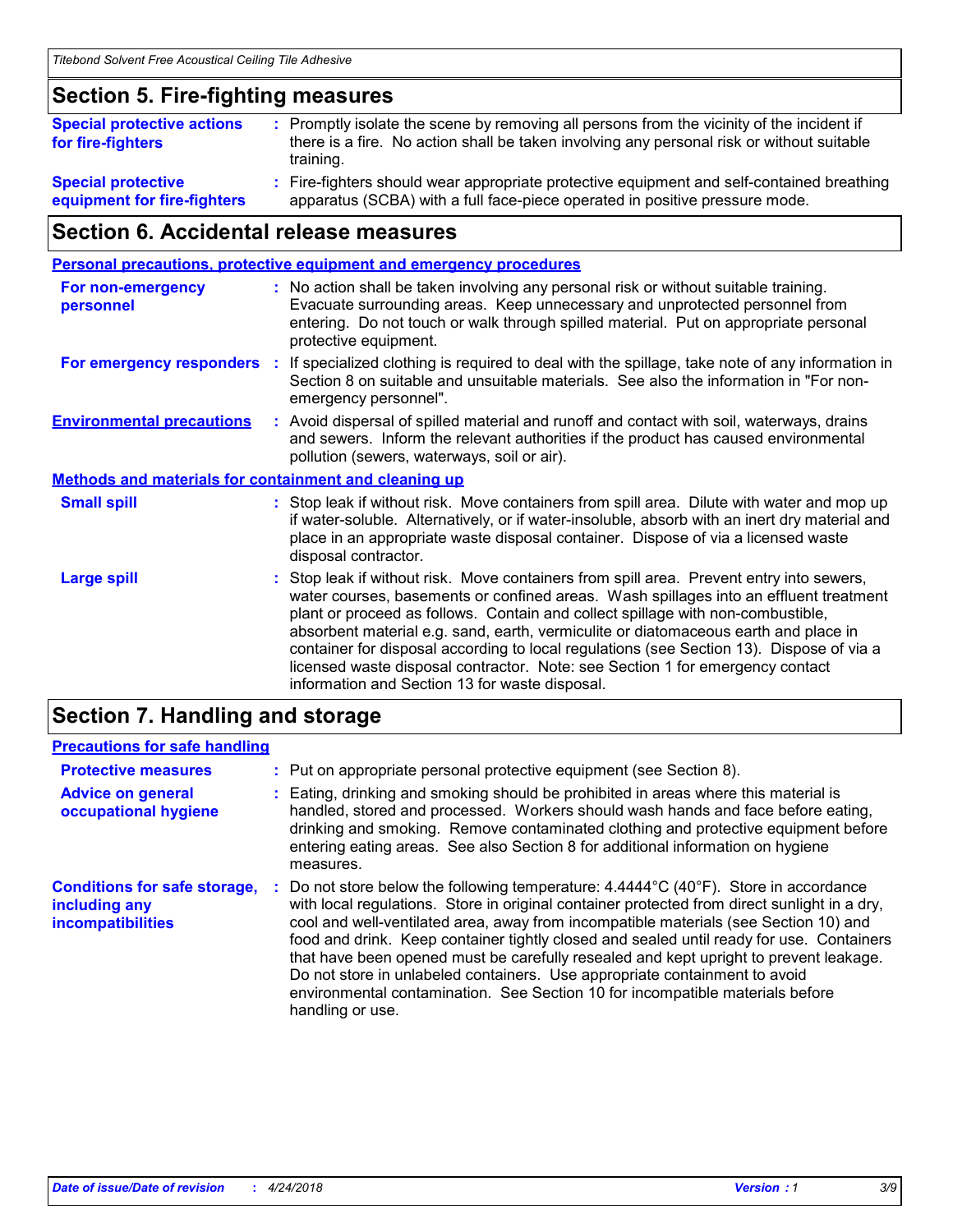## **Section 8. Exposure controls/personal protection**

#### **Control parameters**

| <b>Occupational exposure limits</b>               |                                                                                                                                                                                                                                                                                                                                                                                                   |
|---------------------------------------------------|---------------------------------------------------------------------------------------------------------------------------------------------------------------------------------------------------------------------------------------------------------------------------------------------------------------------------------------------------------------------------------------------------|
| None.                                             |                                                                                                                                                                                                                                                                                                                                                                                                   |
| <b>Appropriate engineering</b><br><b>controls</b> | : Good general ventilation should be sufficient to control worker exposure to airborne<br>contaminants.                                                                                                                                                                                                                                                                                           |
| <b>Environmental exposure</b><br><b>controls</b>  | : Emissions from ventilation or work process equipment should be checked to ensure<br>they comply with the requirements of environmental protection legislation. In some<br>cases, fume scrubbers, filters or engineering modifications to the process equipment<br>will be necessary to reduce emissions to acceptable levels.                                                                   |
| <b>Individual protection measures</b>             |                                                                                                                                                                                                                                                                                                                                                                                                   |
| <b>Hygiene measures</b>                           | : Wash hands, forearms and face thoroughly after handling chemical products, before<br>eating, smoking and using the lavatory and at the end of the working period.<br>Appropriate techniques should be used to remove potentially contaminated clothing.<br>Wash contaminated clothing before reusing. Ensure that eyewash stations and safety<br>showers are close to the workstation location. |
| <b>Eye/face protection</b>                        | : Safety eyewear complying with an approved standard should be used when a risk<br>assessment indicates this is necessary to avoid exposure to liquid splashes, mists,<br>gases or dusts. If contact is possible, the following protection should be worn, unless<br>the assessment indicates a higher degree of protection: safety glasses with side-<br>shields.                                |
| <b>Skin protection</b>                            |                                                                                                                                                                                                                                                                                                                                                                                                   |
| <b>Hand protection</b>                            | : Chemical-resistant, impervious gloves complying with an approved standard should be<br>worn at all times when handling chemical products if a risk assessment indicates this is<br>necessary.                                                                                                                                                                                                   |
| <b>Body protection</b>                            | : Personal protective equipment for the body should be selected based on the task being<br>performed and the risks involved and should be approved by a specialist before<br>handling this product.                                                                                                                                                                                               |
| <b>Other skin protection</b>                      | : Appropriate footwear and any additional skin protection measures should be selected<br>based on the task being performed and the risks involved and should be approved by a<br>specialist before handling this product.                                                                                                                                                                         |
| <b>Respiratory protection</b>                     | Based on the hazard and potential for exposure, select a respirator that meets the<br>appropriate standard or certification. Respirators must be used according to a<br>respiratory protection program to ensure proper fitting, training, and other important<br>aspects of use.                                                                                                                 |

## **Section 9. Physical and chemical properties**

| <b>Appearance</b>                                                       |                                                                    |
|-------------------------------------------------------------------------|--------------------------------------------------------------------|
| <b>Physical state</b>                                                   | : Liquid. [Paste.]                                                 |
| <b>Color</b>                                                            | $:$ Beige.                                                         |
| <b>Odor</b>                                                             | $:$ Not available.                                                 |
| <b>Odor threshold</b>                                                   | $:$ Not available.                                                 |
| рH                                                                      | :7                                                                 |
| <b>Melting point</b>                                                    | $:$ Not available.                                                 |
| <b>Boiling point</b>                                                    | : $100^{\circ}$ C (212 $^{\circ}$ F)                               |
| <b>Flash point</b>                                                      | : Closed cup: $>93.333^{\circ}$ C ( $>200^{\circ}$ F) [Setaflash.] |
| <b>Evaporation rate</b>                                                 | $:$ <1 (butyl acetate = 1)                                         |
| <b>Flammability (solid, gas)</b>                                        | $:$ Not available.                                                 |
| <b>Lower and upper explosive : Not available.</b><br>(flammable) limits |                                                                    |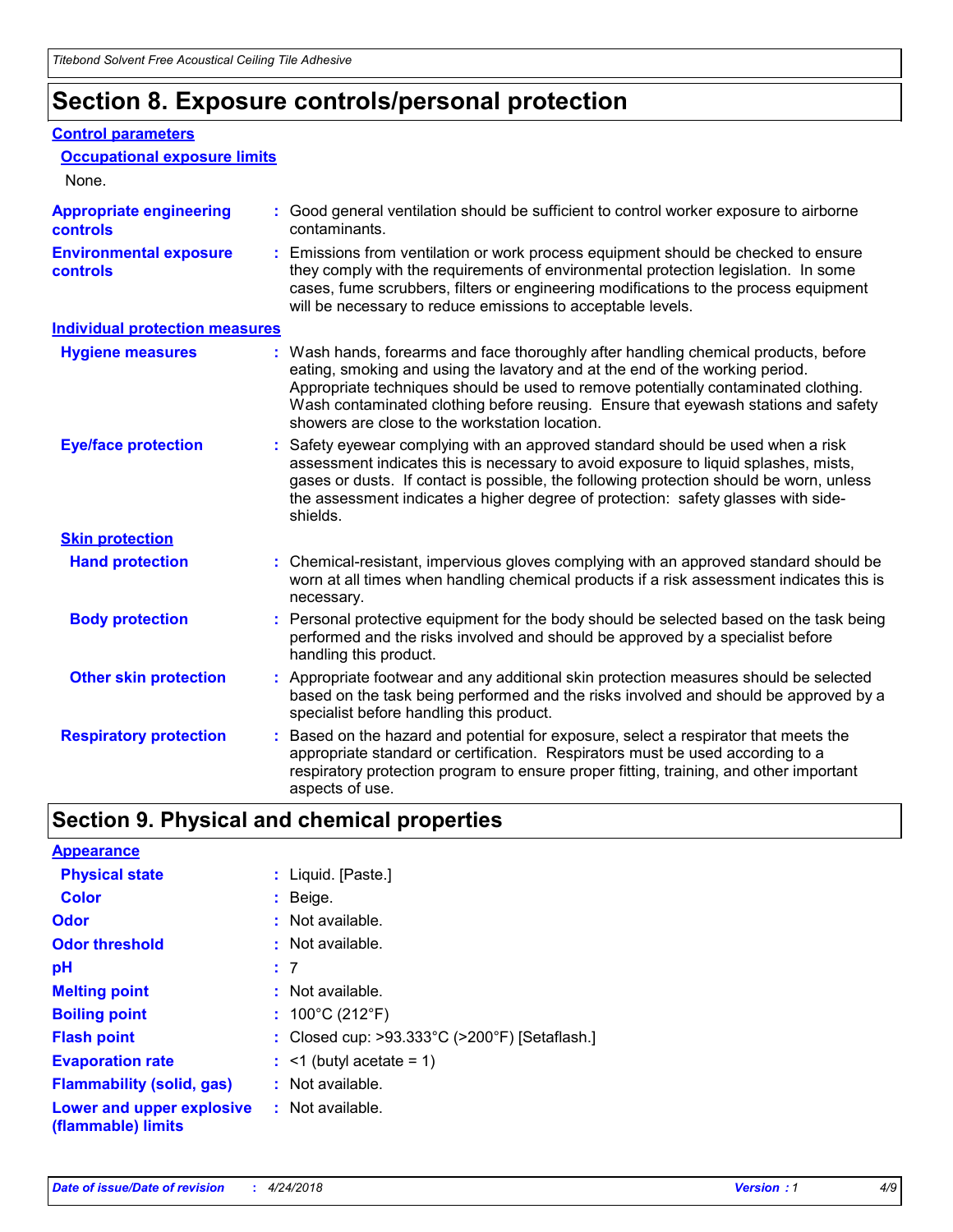## **Section 9. Physical and chemical properties**

| <b>VOC (less water, less</b><br>exempt solvents)  |    | $: 33.18$ g/l      |
|---------------------------------------------------|----|--------------------|
| <b>Volatility</b>                                 |    | $: 26\%$ (w/w)     |
| <b>Vapor density</b>                              |    | Not available.     |
| <b>Relative density</b>                           |    | : 1.44305          |
| <b>Solubility</b>                                 |    | Not available.     |
| <b>Solubility in water</b>                        |    | Not available.     |
| <b>Partition coefficient: n-</b><br>octanol/water |    | $:$ Not available. |
| <b>Auto-ignition temperature</b>                  |    | : Not available.   |
| <b>Decomposition temperature</b>                  | t. | Not available.     |
| Viscositv                                         |    | Not available.     |

### **Section 10. Stability and reactivity**

| <b>Reactivity</b>                            |    | No specific test data related to reactivity available for this product or its ingredients.              |
|----------------------------------------------|----|---------------------------------------------------------------------------------------------------------|
| <b>Chemical stability</b>                    | ÷. | The product is stable.                                                                                  |
| <b>Possibility of hazardous</b><br>reactions |    | : Under normal conditions of storage and use, hazardous reactions will not occur.                       |
| <b>Conditions to avoid</b>                   |    | : No specific data.                                                                                     |
| <b>Incompatible materials</b>                |    | No specific data.                                                                                       |
| <b>Hazardous decomposition</b><br>products   |    | Under normal conditions of storage and use, hazardous decomposition products should<br>not be produced. |

## **Section 11. Toxicological information**

#### **Information on toxicological effects**

#### **Acute toxicity**

Not available.

#### **Irritation/Corrosion**

Not available.

#### **Conclusion/Summary**

- 
- **Sensitization**

Not available.

## **Mutagenicity**

Not available.

#### **Carcinogenicity** Not available.

**Reproductive toxicity** Not available.

**Teratogenicity** Not available.

- **Skin Example 3 :** Prolonged or repeated contact can defat the skin and lead to irritation, cracking and/or dermatitis.
- **Eyes :** This product may irritate eyes upon contact.
- **Respiratory :** Inhalation of oil mist or vapors at elevated temperatures may cause respiratory irritation.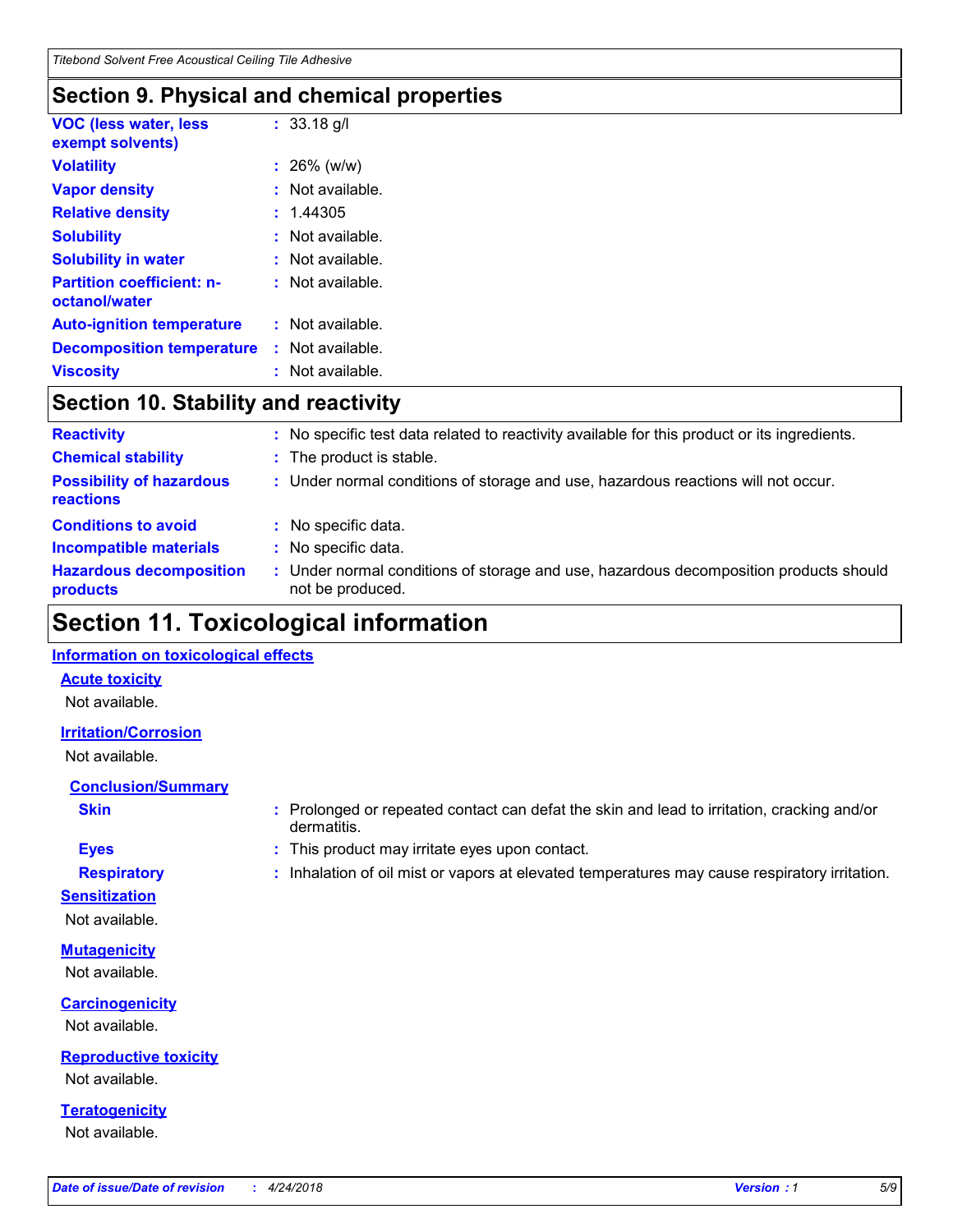## **Section 11. Toxicological information**

| <b>Specific target organ toxicity (single exposure)</b><br>Not available.   |                                                                                              |
|-----------------------------------------------------------------------------|----------------------------------------------------------------------------------------------|
| <b>Specific target organ toxicity (repeated exposure)</b><br>Not available. |                                                                                              |
| <b>Aspiration hazard</b><br>Not available.                                  |                                                                                              |
| <b>Information on the likely</b><br>routes of exposure                      | : Routes of entry anticipated: Oral, Inhalation.<br>Routes of entry not anticipated: Dermal. |
| <b>Potential acute health effects</b>                                       |                                                                                              |
| <b>Eye contact</b>                                                          | : This product may irritate eyes upon contact.                                               |
| <b>Inhalation</b>                                                           | : No known significant effects or critical hazards.                                          |
| <b>Skin contact</b>                                                         | : No known significant effects or critical hazards.                                          |
| <b>Ingestion</b>                                                            | : No known significant effects or critical hazards.                                          |
|                                                                             | Symptoms related to the physical, chemical and toxicological characteristics                 |
| <b>Eye contact</b>                                                          | : No specific data.                                                                          |
| <b>Inhalation</b>                                                           | : No specific data.                                                                          |
| <b>Skin contact</b>                                                         | No specific data.                                                                            |
| <b>Ingestion</b>                                                            | : No specific data.                                                                          |
|                                                                             | Delayed and immediate effects and also chronic effects from short and long term exposure     |
| <b>Short term exposure</b>                                                  |                                                                                              |
| <b>Potential immediate</b><br>effects                                       | : Not available.                                                                             |
| <b>Potential delayed effects</b>                                            | : Not available.                                                                             |
| <b>Long term exposure</b>                                                   |                                                                                              |
| <b>Potential immediate</b><br>effects                                       | : Not available.                                                                             |
| <b>Potential delayed effects</b>                                            | : Not available.                                                                             |
| <b>Potential chronic health effects</b>                                     |                                                                                              |
| Not available.                                                              |                                                                                              |
| General                                                                     | : No known significant effects or critical hazards.                                          |
| <b>Carcinogenicity</b>                                                      | No known significant effects or critical hazards.                                            |
| <b>Mutagenicity</b>                                                         | No known significant effects or critical hazards.                                            |
| <b>Teratogenicity</b>                                                       | No known significant effects or critical hazards.                                            |
| <b>Developmental effects</b>                                                | No known significant effects or critical hazards.                                            |
| <b>Fertility effects</b>                                                    | No known significant effects or critical hazards.                                            |
| <b>Numerical measures of toxicity</b>                                       |                                                                                              |
| <b>Acute toxicity estimates</b>                                             |                                                                                              |
| Not available.                                                              |                                                                                              |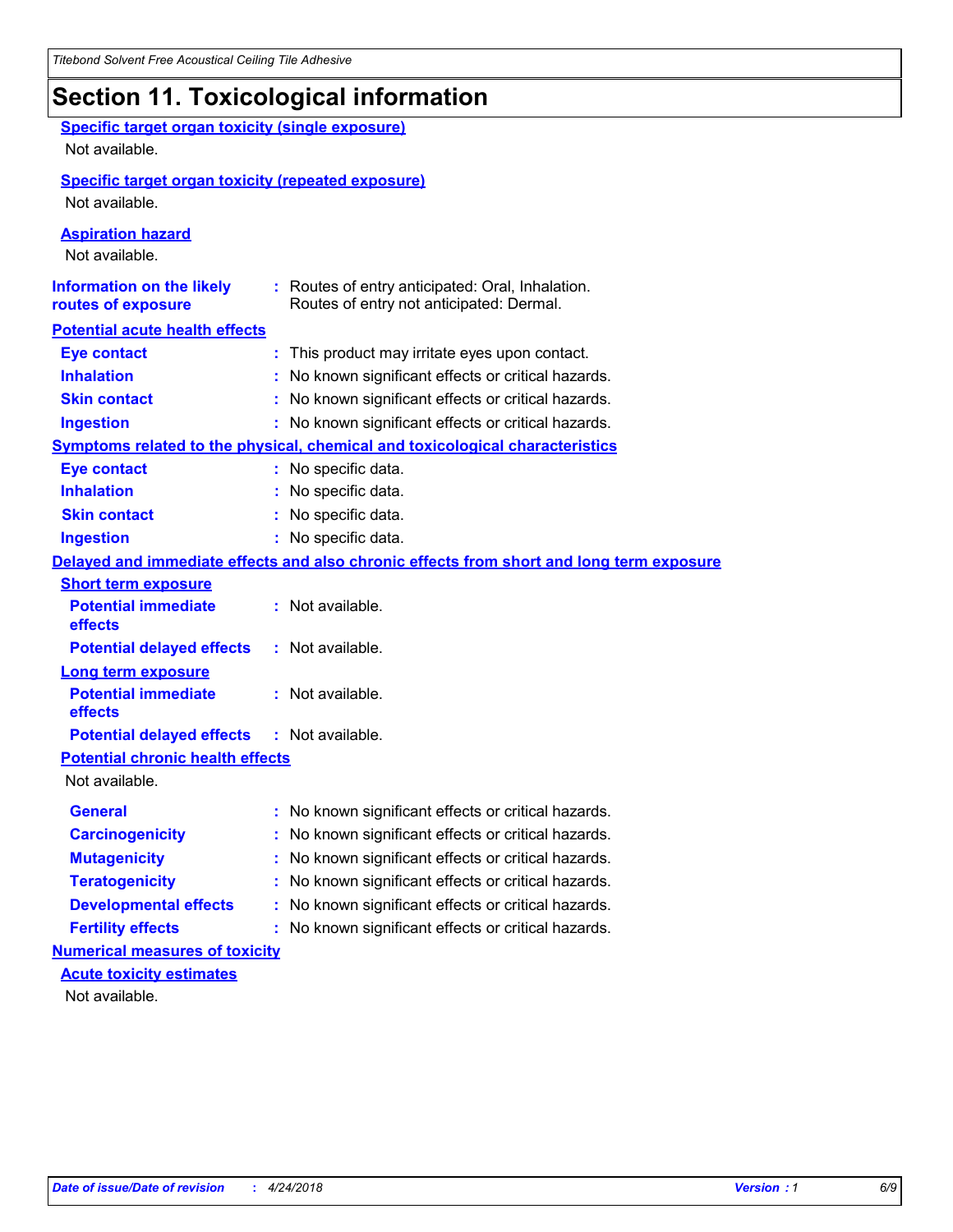## **Section 12. Ecological information**

#### **Toxicity**

Not available.

#### **Persistence and degradability**

**Bioaccumulative potential** Not available. **Mobility in soil** Not available.

| <b>Soil/water partition</b>         | : Not available.                                    |
|-------------------------------------|-----------------------------------------------------|
| <b>coefficient (K<sub>oc</sub>)</b> |                                                     |
| <b>Other adverse effects</b>        | : No known significant effects or critical hazards. |

## **Section 13. Disposal considerations**

The generation of waste should be avoided or minimized wherever possible. Disposal of this product, solutions and any by-products should at all times comply with the requirements of environmental protection and waste disposal legislation and any regional local authority requirements. Dispose of surplus and non-recyclable products via a licensed waste disposal contractor. Waste should not be disposed of untreated to the sewer unless fully compliant with the requirements of all authorities with jurisdiction. Waste packaging should be recycled. Incineration or landfill should only be considered when recycling is not feasible. This material and its container must be disposed of in a safe way. Empty containers or liners may retain some product residues. Avoid dispersal of spilled material and runoff and contact with soil, waterways, drains and sewers. **Disposal methods :**

## **Section 14. Transport information**

|                                      | <b>DOT</b><br><b>Classification</b> | <b>TDG</b><br><b>Classification</b> | <b>Mexico</b><br><b>Classification</b> | <b>ADR/RID</b>               | <b>IMDG</b>              | <b>IATA</b>    |
|--------------------------------------|-------------------------------------|-------------------------------------|----------------------------------------|------------------------------|--------------------------|----------------|
| <b>UN number</b>                     | Not regulated.                      | Not regulated.                      | Not regulated.                         | Not regulated.               | Not regulated.           | Not regulated. |
| <b>UN proper</b><br>shipping name    |                                     |                                     |                                        |                              |                          |                |
| <b>Transport</b><br>hazard class(es) | $\overline{\phantom{0}}$            | $\overline{\phantom{0}}$            | $\overline{\phantom{0}}$               | $\qquad \qquad \blacksquare$ | $\overline{\phantom{0}}$ | $\blacksquare$ |
| <b>Packing group</b>                 | -                                   |                                     |                                        |                              |                          |                |
| <b>Environmental</b><br>hazards      | No.                                 | No.                                 | No.                                    | No.                          | No.                      | No.            |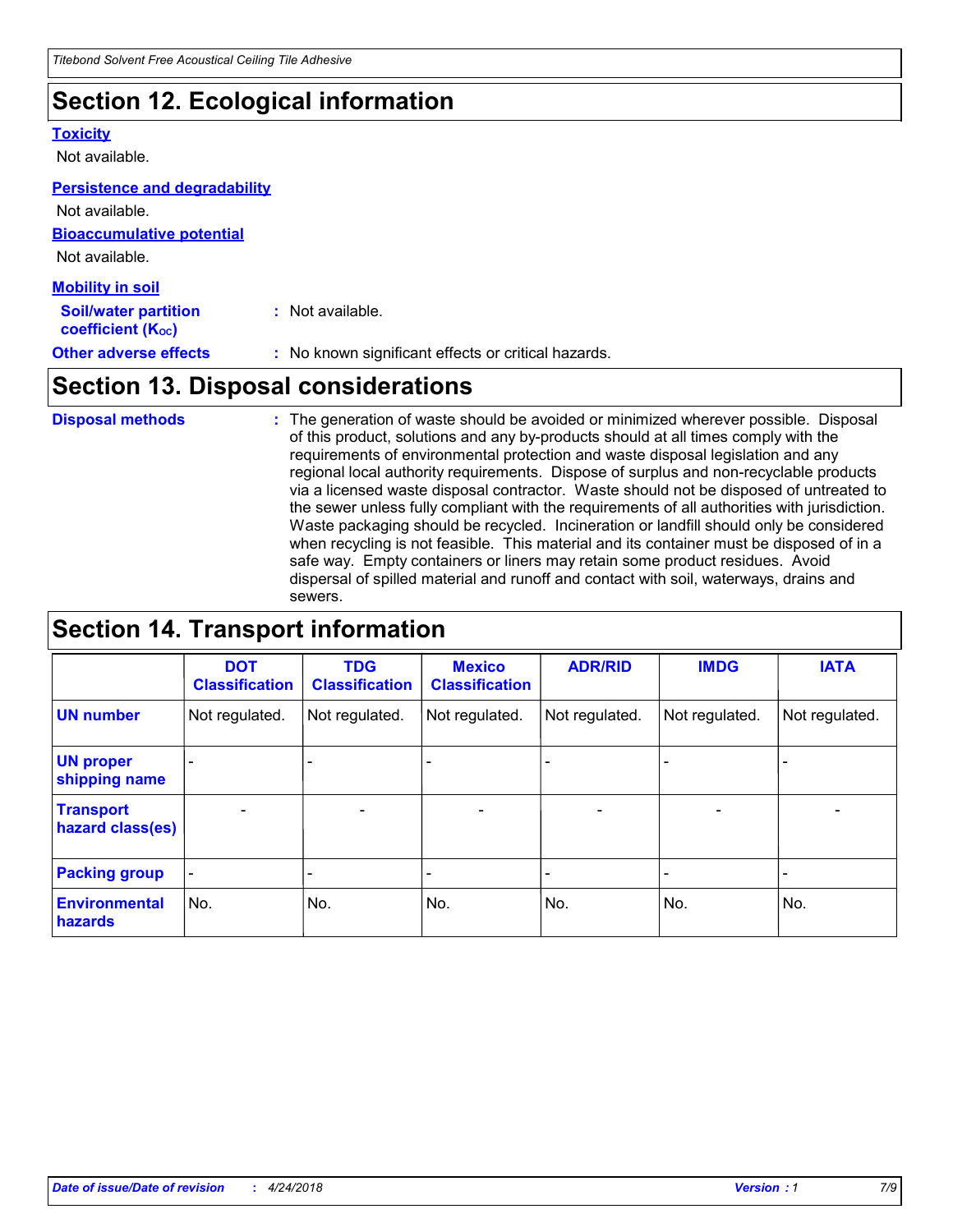## **Section 15. Regulatory information**

#### **U.S. Federal regulations**

#### **SARA 302/304**

#### **Composition/information on ingredients**

No products were found.

| SARA 304 RQ | : Not applicable. |
|-------------|-------------------|
|-------------|-------------------|

#### **SARA 311/312**

**Classification :** Not applicable.

#### **Composition/information on ingredients**

No products were found.

#### **State regulations**

| <b>Massachusetts</b>       | : None of the components are listed. |
|----------------------------|--------------------------------------|
| <b>New York</b>            | : None of the components are listed. |
| <b>New Jersey</b>          | : None of the components are listed. |
| <b>Pennsylvania</b>        | : None of the components are listed. |
| <b>California Prop. 65</b> |                                      |

This product does not require a Safe Harbor warning under California Prop. 65.

#### **International regulations**

|             |  |  | <b>Chemical Weapon Convention List Schedules I, II &amp; III Chemicals</b> |  |
|-------------|--|--|----------------------------------------------------------------------------|--|
| Not listed. |  |  |                                                                            |  |

#### **Montreal Protocol**

Not listed.

## **Stockholm Convention on Persistent Organic Pollutants**

Not listed.

#### **UNECE Aarhus Protocol on POPs and Heavy Metals**

Not listed.

#### **Inventory list**

| <b>China</b>            |  |
|-------------------------|--|
| United States TSCA 8(b) |  |
| inventory               |  |

**:** All components are listed or exempted. **:** All components are active or exempted.

## **Section 16. Other information**

**Hazardous Material Information System (U.S.A.)**



**Caution: HMIS® ratings are based on a 0-4 rating scale, with 0 representing minimal hazards or risks, and 4 representing significant hazards or risks. Although HMIS® ratings and the associated label are not required on SDSs or products leaving a facility under 29 CFR 1910.1200, the preparer may choose to provide them. HMIS® ratings are to be used with a fully implemented HMIS® program. HMIS® is a registered trademark and service mark of the American Coatings Association, Inc.**